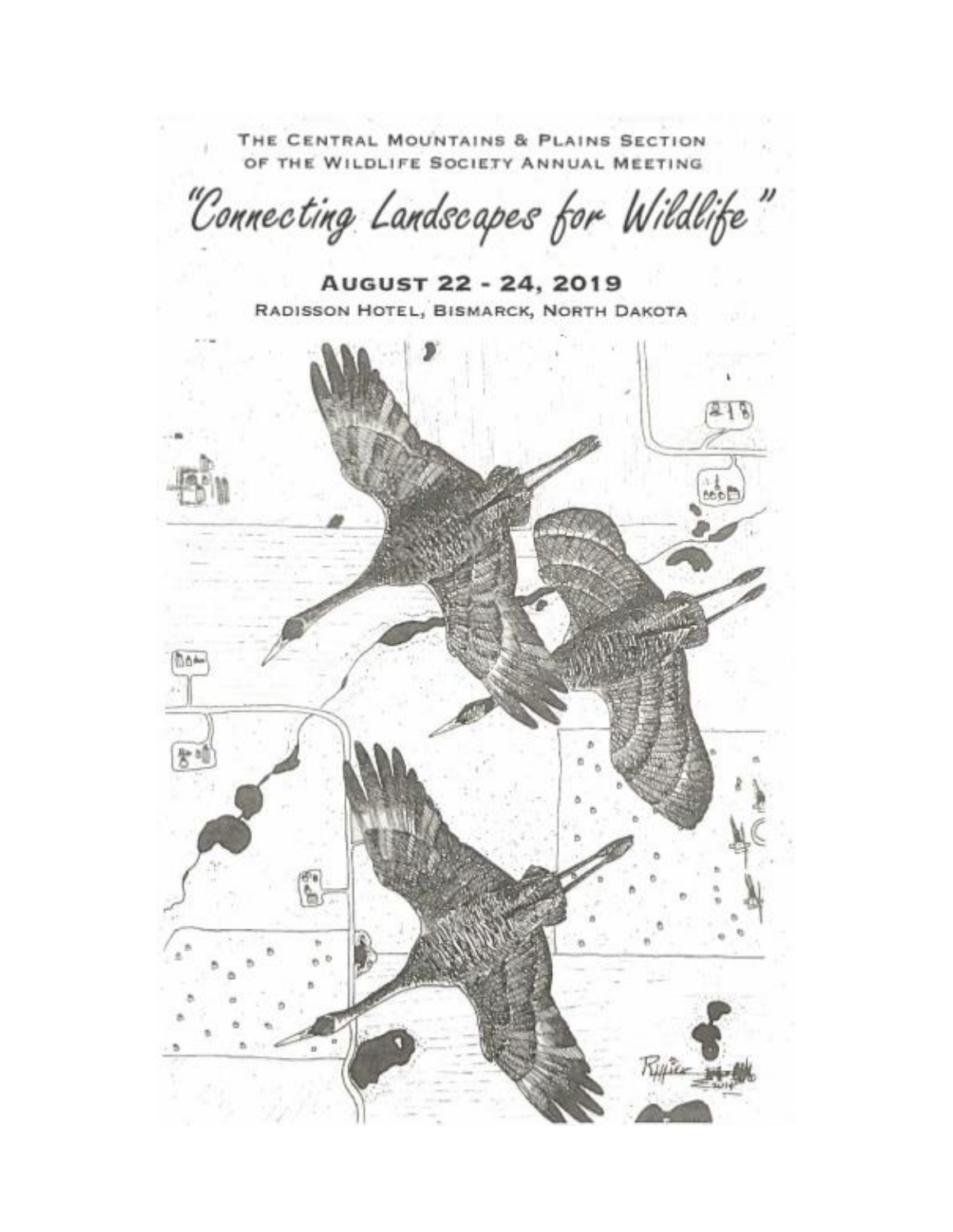## Central Mountains and Plains Section of The Wildlife Society

## 2019 CMPS 64th Annual Meeting

August 22-24 – Bismarck, ND





Agenda

| Time             | Thursday, August 22nd                                                                                                                                                                                                                                                                                                                                                                                                                                                                                                                                                                                                                                                                                                                                                                                                                                                   |
|------------------|-------------------------------------------------------------------------------------------------------------------------------------------------------------------------------------------------------------------------------------------------------------------------------------------------------------------------------------------------------------------------------------------------------------------------------------------------------------------------------------------------------------------------------------------------------------------------------------------------------------------------------------------------------------------------------------------------------------------------------------------------------------------------------------------------------------------------------------------------------------------------|
| $5:00p - 9:00p$  | Conference Registration and Check-in                                                                                                                                                                                                                                                                                                                                                                                                                                                                                                                                                                                                                                                                                                                                                                                                                                    |
| $7:00p - 9:00p$  | Poster Session and Social (Sponsored by Natural Resources Trust)<br>1. Prescribed Fire Behavior in the Northern Great Plains - M. E. Zopfi, D. A.<br>McGranaham, and K. A. Yurkonis<br>2. Prescribed Fire Effects on a Native Grassland Small Mammal Community Structure -<br>L. LaFond, J. Boulanger, and K. Yurkonis<br>3. Cross-scale Interactions Shape the Spiral Distribution of a Wetland-obligate Species -<br>Max Larreur, Steve Windels, Bryce Olson, and Adam Ahlers<br>4. Correlating Foraging Strategies and Ear Morphology in Bat Species of the Northern<br>Great Plains - Hanna Karevold, Jesse Alston, and Erin Gillam<br>5. Epigenetic Modification of Vitellogenin Promoter Region During Transition from<br>Pre-breeding to Breeding in the Songbird Dark-eyed Junco - H. Galante, J. D. Kittilson,<br>J. Solomon, D. Rubenstein, and T. J. Greives |
| <b>Time</b>      | Friday, August 23rd                                                                                                                                                                                                                                                                                                                                                                                                                                                                                                                                                                                                                                                                                                                                                                                                                                                     |
| $8:00a - 12:00p$ | Conference Registration and Check-in                                                                                                                                                                                                                                                                                                                                                                                                                                                                                                                                                                                                                                                                                                                                                                                                                                    |
| $8:30a - 8:45a$  | Welcome - Patsy Crooke (NDTWS President), Terry Steinwand (ND Game and Fish)                                                                                                                                                                                                                                                                                                                                                                                                                                                                                                                                                                                                                                                                                                                                                                                            |
| $8:45a - 9:45a$  | Plenary – Chris Madson (Retired Editor, Wyoming Wildlife Magazine)                                                                                                                                                                                                                                                                                                                                                                                                                                                                                                                                                                                                                                                                                                                                                                                                      |
| $9:45a - 10:15a$ | Bob Lanka (CMPS Representative to TWS Council), The Wildlife Society Update                                                                                                                                                                                                                                                                                                                                                                                                                                                                                                                                                                                                                                                                                                                                                                                             |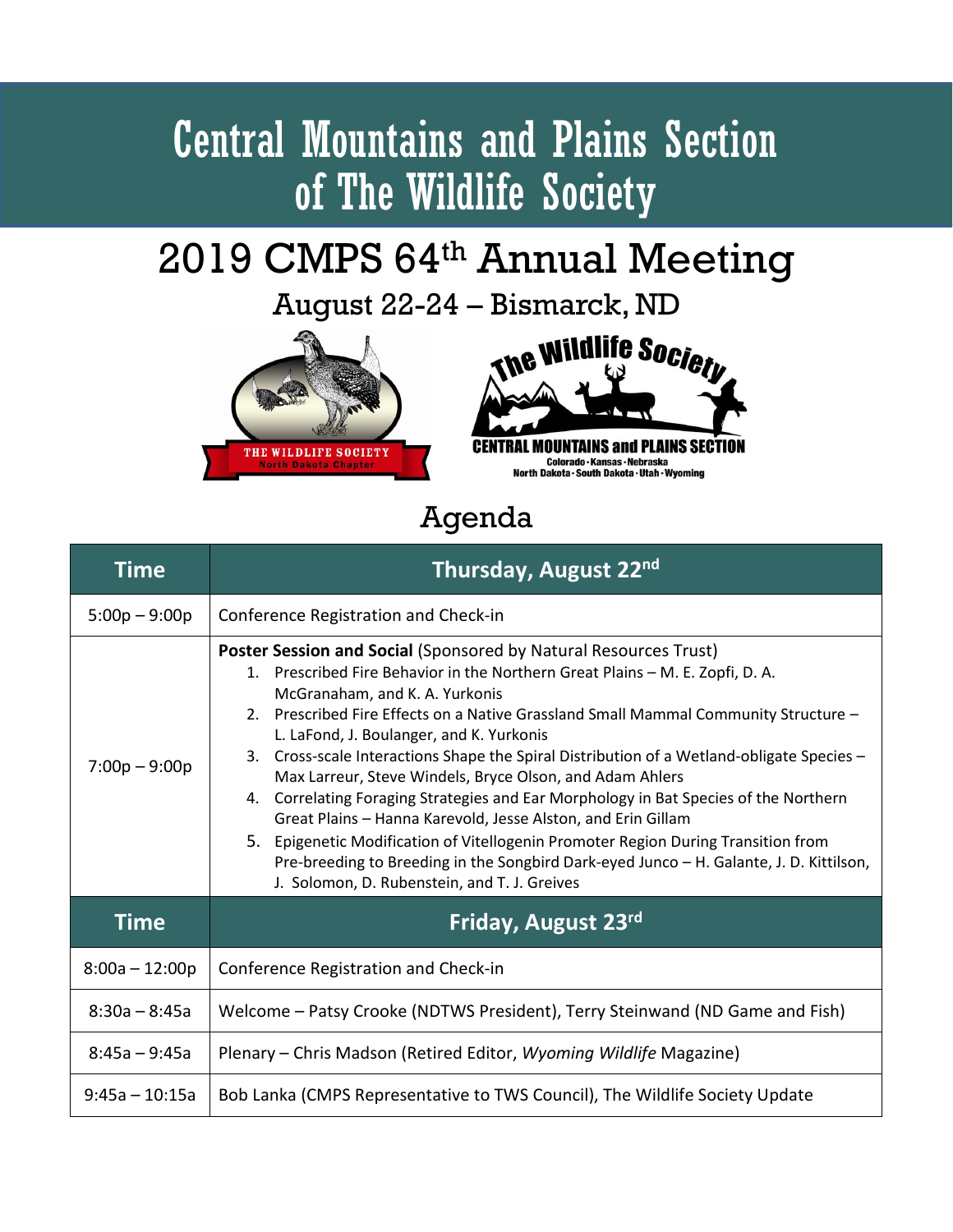| <b>Time</b>       | <b>Friday, August 23rd (continued)</b>                                                                                                                                                                                                                                                                                                                                                                                                                                                                                                                                                                                             |
|-------------------|------------------------------------------------------------------------------------------------------------------------------------------------------------------------------------------------------------------------------------------------------------------------------------------------------------------------------------------------------------------------------------------------------------------------------------------------------------------------------------------------------------------------------------------------------------------------------------------------------------------------------------|
| $10:15a - 10:30a$ | Break (Sponsored by the National Wild Turkey Federation and the Berryman Institute)                                                                                                                                                                                                                                                                                                                                                                                                                                                                                                                                                |
| $10:30a - 12:00p$ | <b>Prairie Potholes Session (Moderated by Rick Warhurst)</b><br>1. A Historical Synopsis of What's Been Happening in the North American "Duck<br>Factory" - Kenneth F. Higgins<br>2. Climate-driven Shifts in Prairie Pothole Wetlands: Assessing Future Impacts to Critical<br>Waterfowl Habitats - Owen McKenna, David Mushet, and Sam Kucera<br>3. The Temporal and Spatial Fluctuations of Aquatic Macroinvertebrate Biodiversity in a<br>Complex of Prairie Pothole Wetlands in Central North Dakota - Kyle McLean, David<br>Mushet, and Jon Sweetman                                                                         |
| $12:00p - 1:30p$  | <b>CMPS Annual Business Meeting Luncheon (included with registration)</b>                                                                                                                                                                                                                                                                                                                                                                                                                                                                                                                                                          |
| $1:30p - 3:00p$   | Human Dimensions Session (Moderated by Phil Mastrangelo)<br>Keeping All of the Pieces (Video) - Mike McEnroe, Al Sapa, and Jan Swenson<br>1.<br>2. Are Free-roaming Equids Good for Western U.S. Public Lands? - Terry A. Messmer<br>3. Waterfowl Hunters Have Imperfect Waterfowl Identification Skills - Adam Ahlers and<br><b>Craig Miller</b>                                                                                                                                                                                                                                                                                  |
| $3:00p - 3:15p$   | Break (Sponsored by Audubon Dakota)                                                                                                                                                                                                                                                                                                                                                                                                                                                                                                                                                                                                |
| $3:15p - 4:45p$   | <b>Grasslands Session (Moderated by Al Sapa)</b><br>1. Historical Records of Fire and Use of Fire by Native Americans on the Northern Great<br>Plains - Kenneth F. Higgins<br>2. A Prairie State's Perspective: Threats, Challenges, and Opportunities for Conserving<br>North Dakota's Grasslands - Elisha Mueller<br>3. Monitoring for a Management and Conservation Agenda - Matt Smith, Jennifer<br>Timmer, and David Pavlacky                                                                                                                                                                                                 |
| $4:45p - 5:00p$   | Concluding Remarks - Adam Ahlers (CMPS President)                                                                                                                                                                                                                                                                                                                                                                                                                                                                                                                                                                                  |
| $5:00p - 6:00p$   | Quiz Bowl (No-host cash bar)                                                                                                                                                                                                                                                                                                                                                                                                                                                                                                                                                                                                       |
| $6:00p - 9:00p$   | Banquet, Awards, and Auction                                                                                                                                                                                                                                                                                                                                                                                                                                                                                                                                                                                                       |
| <b>Time</b>       | Saturday, August 24th                                                                                                                                                                                                                                                                                                                                                                                                                                                                                                                                                                                                              |
| $8:30a - 3:00p$   | Prairie Potholes Field Trip (lunch included)<br>The field trip will take us up to the Ducks Unlimited Coteau Ranch in Sheridan County,<br>then through the heart of Prairie Pothole habitat to Woodworth, ND. There we will learn<br>about the history of the Woodworth Research Station and the Waterfowl Production<br>Area, about the Chase Lake Project, and finally about the NEON Project located at<br>Woodworth. Following, we will go to Chase Lake National Wildlife Refuge, North<br>America's largest American White Pelican nesting colony. To finish off the trip, we will<br>take a cruise through McKenzie Slough. |
| $6:00p - 9:00p$   | Dinner (included with field trip registration)                                                                                                                                                                                                                                                                                                                                                                                                                                                                                                                                                                                     |